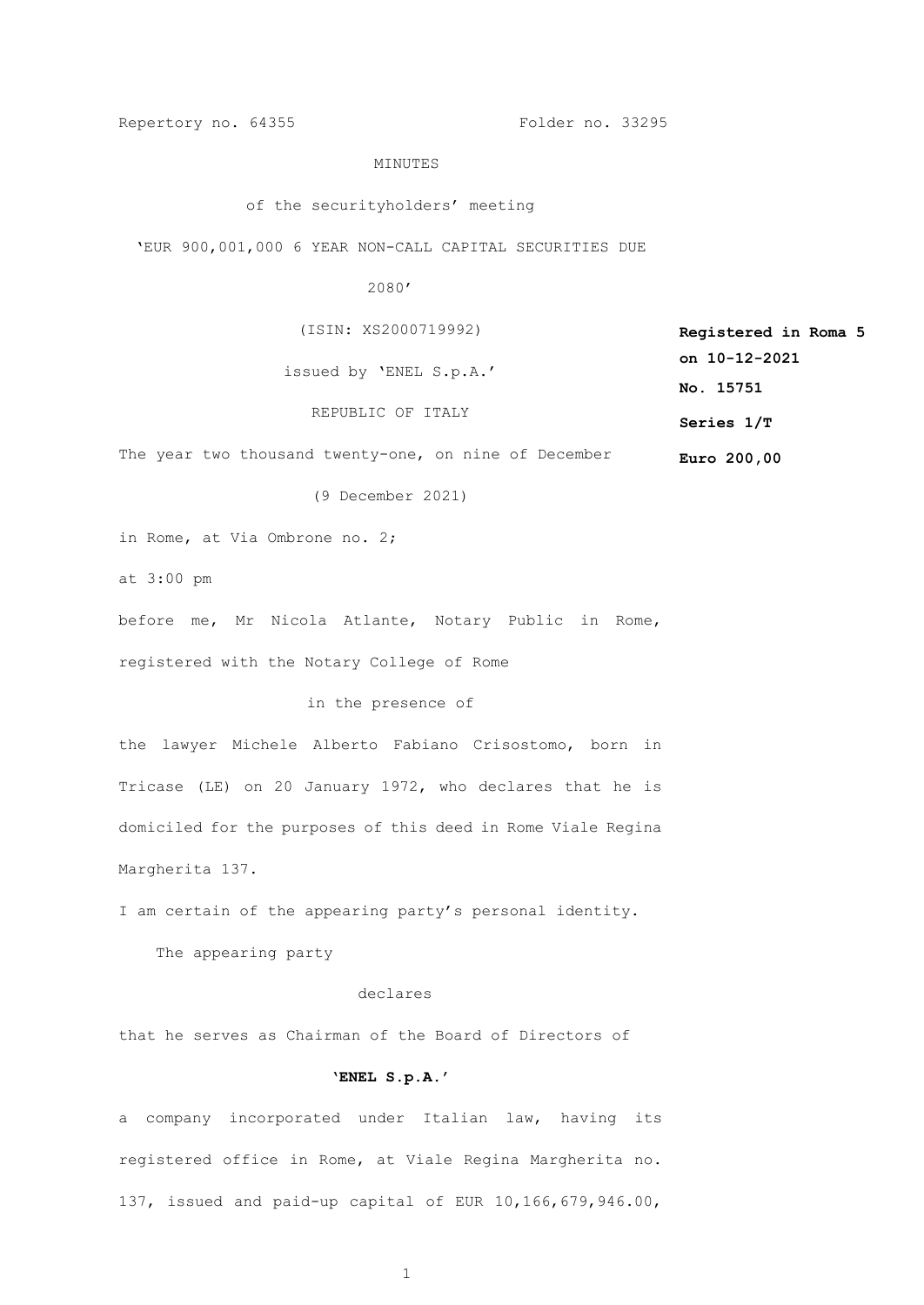tax code and registration with the Companies' Register of Rome no. 00811720580, R.E.A. economic administrative directory of Rome no. 756032, VAT no. 15844561009 (the 'Company' or the 'Issuer') and asks me to draft the following minutes of the meeting of the holders of the securities "EUR 900,001,000 6 Year Non-Call Capital Securities due 2080" (ISIN: XS2000719992) issued by ENEL S.p.A..

The person named in that capacity assumes the chairmanship of the Securityholders' Meeting, pursuant to the terms of the trust deed (the 'Trust Deed') entered into on 24 May 2019 between the Company and BNY Mellon Corporate Trustee Services Limited, as trustee of the Securityholders, and the powers granted to him by the Board of Directors of the Company;

## The Chairman recalls that:

= today's Securityholders' Meeting is being held - in accordance with the provisions of art. 106 of Law Decree no. 18 of 17 March 2020, converted into Law no. 27 of 24 April 2020 which effectiveness was lastly extended by Law Decree no. 105 of 23 July 2021, converted into law (with amendments) by Law no. 126 of 16 September 2021, on "Measures to strengthen the National Health Service and economic support for families, workers and businesses related to the epidemiological emergency by COVID-19 - Extension of deadlines for the adoption of legislative decrees" and subsequent extensions - exclusively by audio-video conference connection on the Cisco Webex Meetings platform;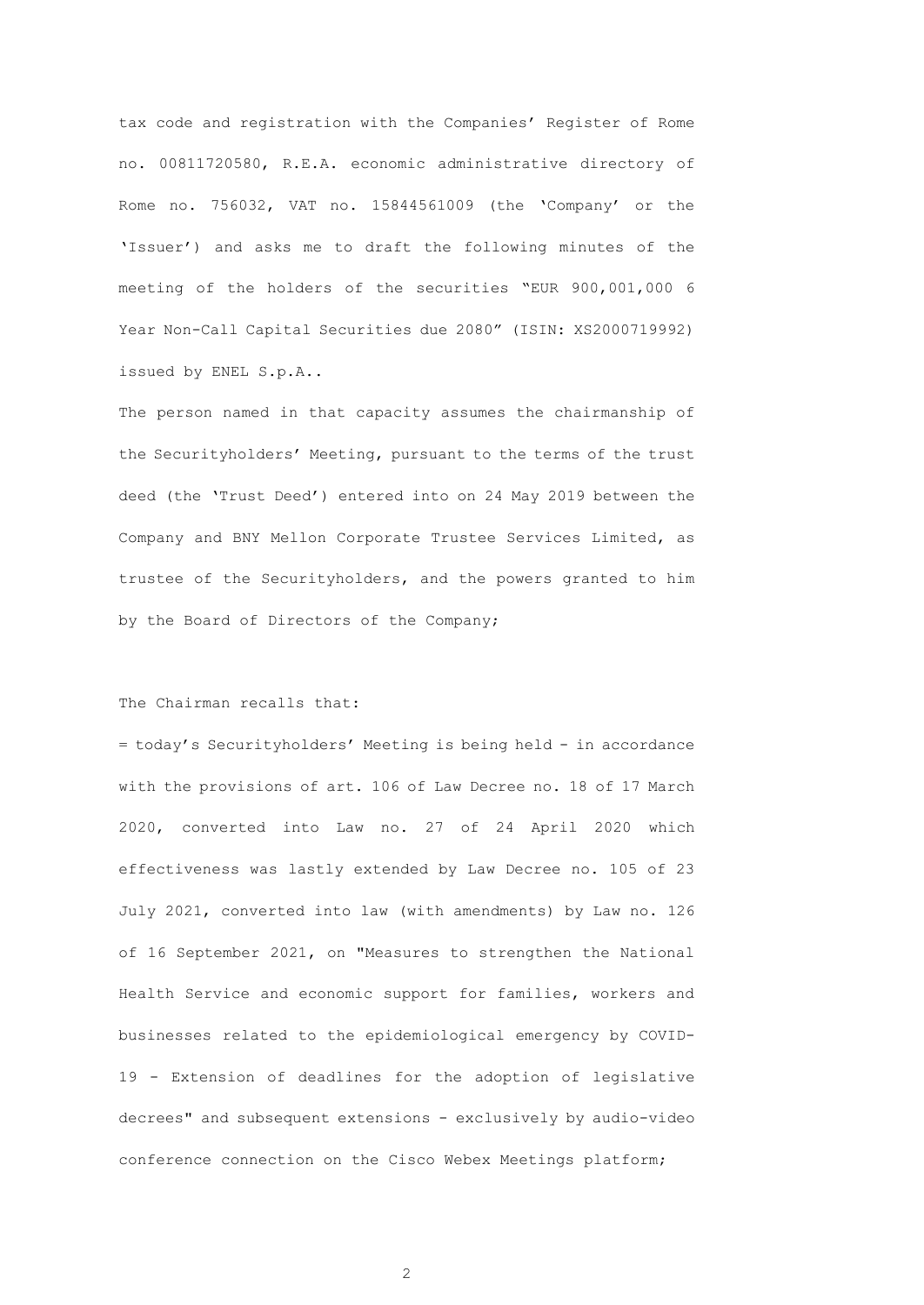= this platform ensures both the identification of those attending today's meeting and their simultaneous connection with the other participants in the meeting and enables them to take part in the discussion and vote simultaneously on the items on the agenda;

and therefore declares and acknowledges that: = that the Company has issued, on the basis of a resolution of the Board of Directors taken on 9 May 2018 (recorded on the same date by Mr. Nicola Atlante, Notary Public in Rome, repertory no. 56628 and folder no. 28592, duly enrolled in the Companies' Register) the non-convertible securities EUR 900,001,000 6 Year Non-Call Capital Securities due 2080" (ISIN: XS2000719992)(the "Securities"), the terms and conditions of which have been established by a specific decision of the Chief Executive Officer on 8 May 2019 (recorded on the same date by Mr. Nicola Atlante, Notary Public in Rome, repertory no. 59099 and folder no. 30303, duly enrolled in the Companies' Register); = today's Securityholders' Meeting was duly convened at this place, at 3 p.m. on today's date, in a single call, by means of a notice published on 28 October 2021 on the Company's website [\(w](http://www.enel.com/)ww.enel.com) in the 'Investors' section, on the website of the [Euronext](http://euronext/) Dublin, disseminated through the regulated information dissemination system known as 'eMarket SDIR' and transmitted to the authorised storage mechanism known as 'eMarket Storage' and distributed to Securityholders through the Euroclear Bank SA/NV B ("Euroclear") and Clearstream Banking, S.A. ("Clearstream, Luxembourg" and, together with a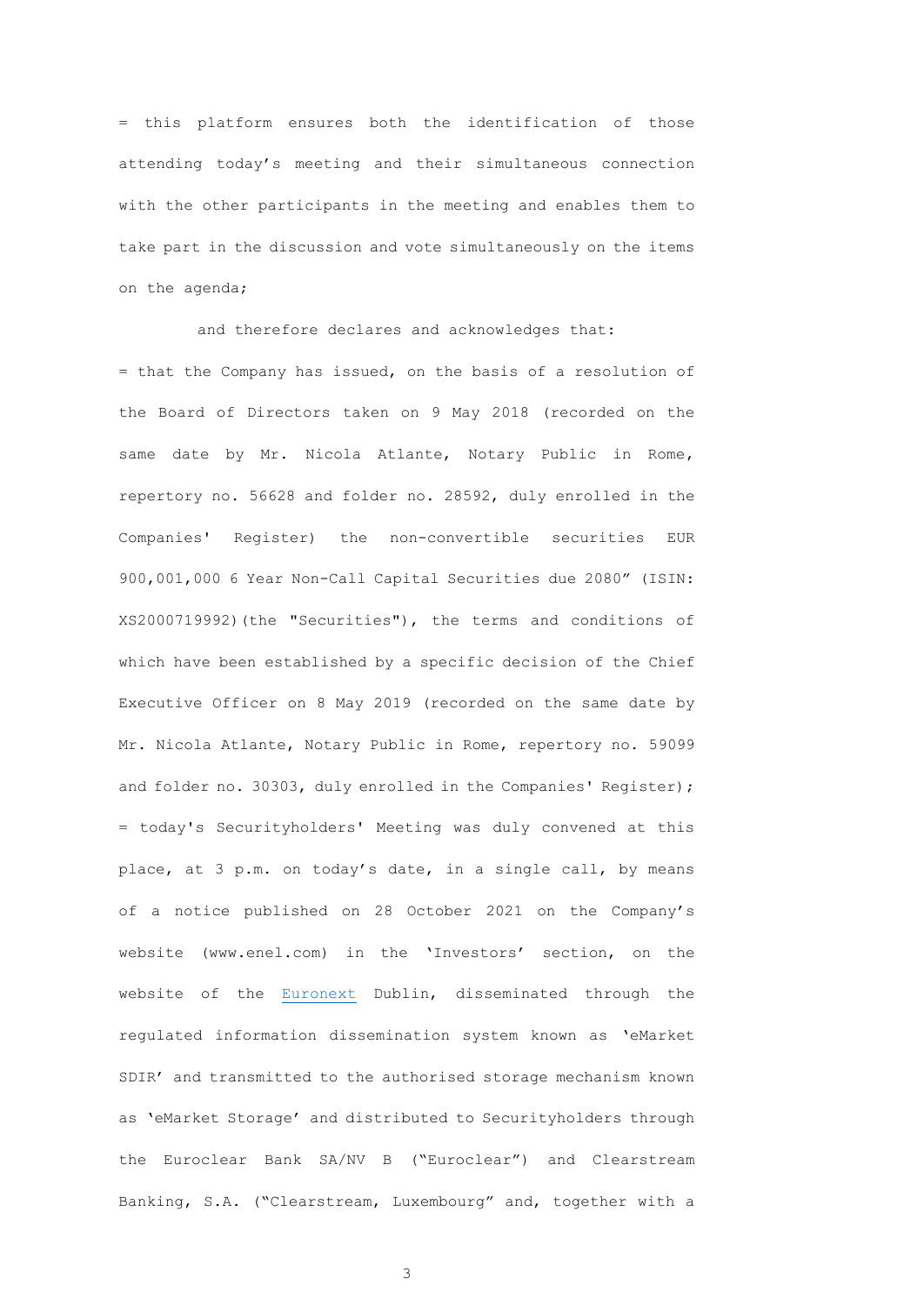Euroclear, the "Clearing Systems") and published in an extract in the daily newspaper Milano Finanza on 29 October 2021, to resolve upon the following

#### agenda

1. Approval, pursuant to Article 2415, paragraph 1, no. 2 of the Italian Civil Code, and by means of an extraordinary resolution, of amendments to the terms and conditions of the EUR 900,001,000 6 Year Non-Call Capital Securities due 2080" (ISIN: XS 2000719992) securities, consisting, inter alia, in the modification of the duration of the loan and the elimination of events of default, as well as further amendments to the loan regulation, the Trust Deed and the Agency Agreement; related and consequent resolutions;

= the subject matter of the proposed resolution submitted to today's Meeting is the approval of certain amendments to the terms and conditions of the Securities - highlighted in the **document that the Chairman is giving to me and that I attach under letter A) to these minutes,** in which all deleted words are struck out and the insertions underlined, in order to simplify the identification of the amendments themselves; = these amendments were previously approved by the Board of Directors of the Company at the meeting held on 17 September 2020 (recorded in the minutes on the same date by the Nicola Atlante, Notary Public in Rome, repertory no. 61942, folder no. 31947, registered in Rome 5 on 18 September 2020 under no. 9062, series 1T, registered in the Companies' Register on 21 September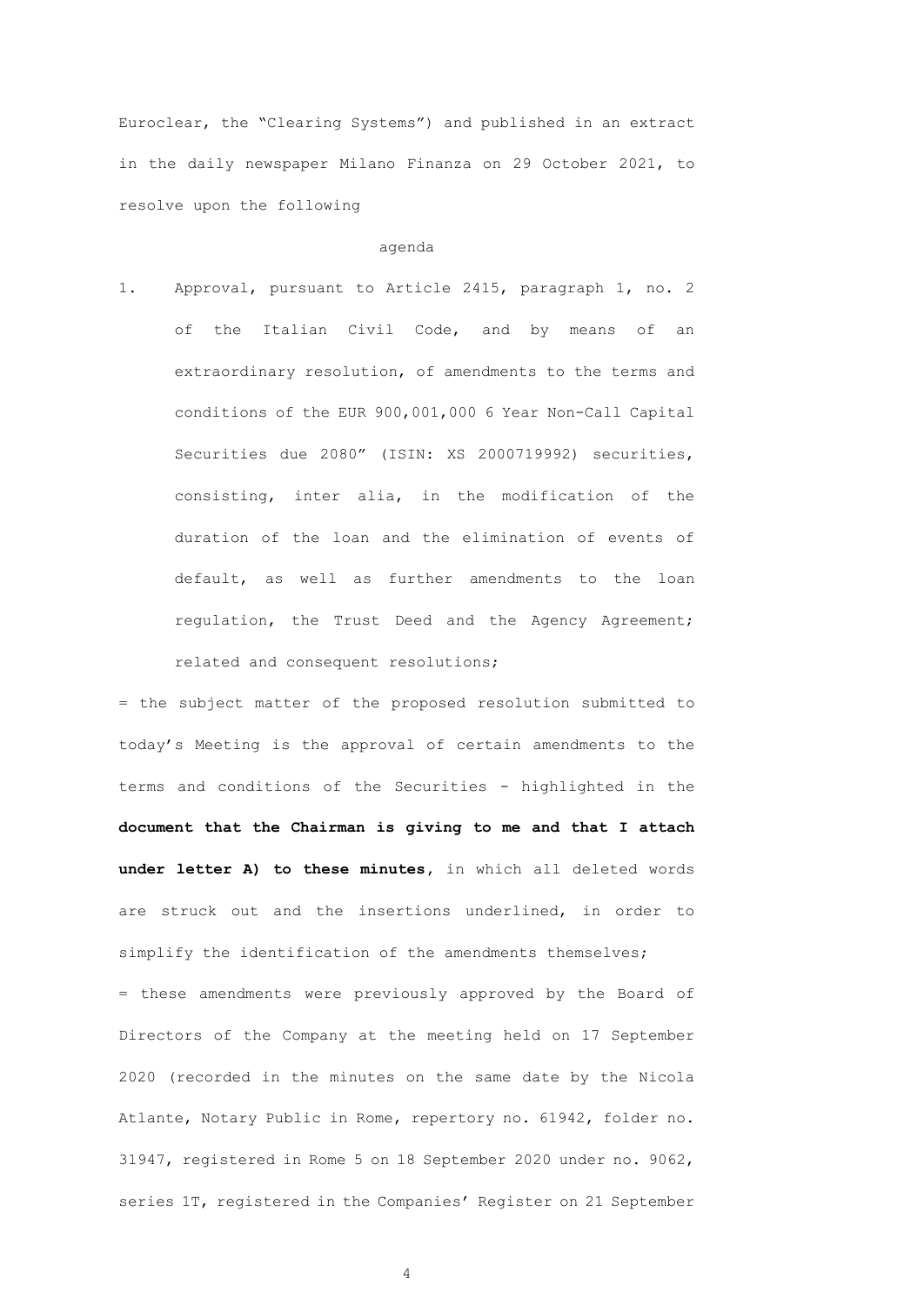2020 and determination of the Issuer's Chief Executive Officer *(amministratore delegato)* adopted on 27 October 2021 (recorded on the same date by Nicola Atlante, Notary Public in Rome, repertory no. 64073, folder no. 33168, registered in Rome 5 on 27 October 2021 under no. 13520, series 1T, registered in the Companies' Register on 27 October 2021;

= in accordance with Article 83-sexies of Legislative Decree no. 58 of 24 February 1998 ("Consolidated Financial Act"), only those who hold Securities on 30 November 2021, which is the seventh trading day on the Irish Stock Exchange (Euronext Dublin) prior to the start date of the Securityholders' Meeting (the "Record Date"), as certified by Euroclear or Clearstream, Luxembourg, based on the relevant accounting records, are entitled to attend and vote at the Securityholders' Meeting; = credit or debit entries made to the accounts after that date are not relevant for the purposes of the entitlement to participate in and to vote at the Securityholders' Meeting; = the entitlement of the Securityholders to attend and vote at the Securityholders' Meeting is certified by a communication made by the relevant Clearing System to Lucid Issuer Services Limited, in its capacity as tabulation agent (the "Tabulation Agent"), no later than 4.00 p.m., London time (5.00 p.m. CET), on the third trading day on the Irish Stock Exchange (Euronext Dublin) prior to the start date of the Securityholders' Meeting (i.e. no later than 6 December 2021), on the basis of the accounting evidence of such Clearing Systems on the Record Date;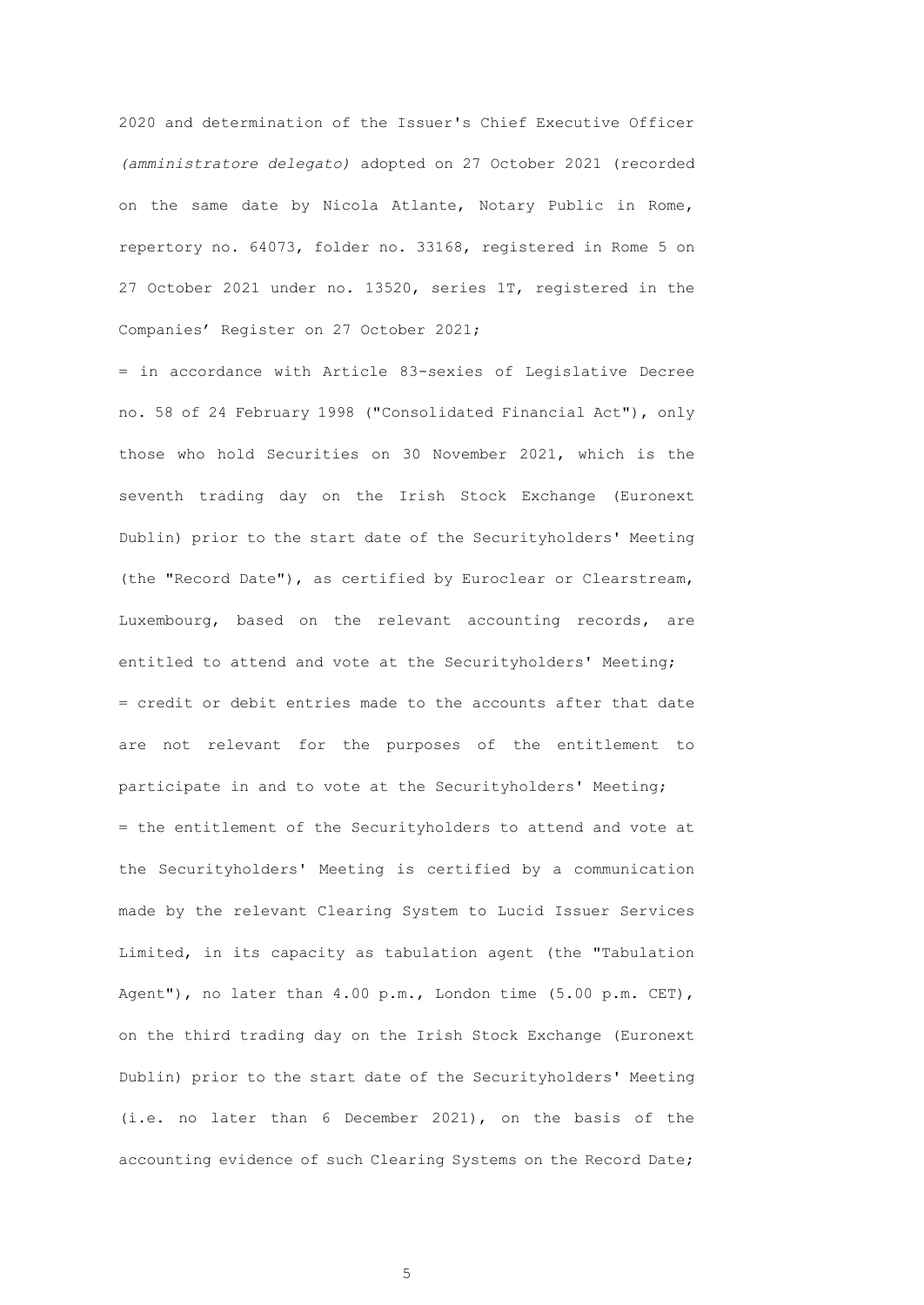= the above does not affect the right to attend and vote at the Securityholders' Meeting -if the evidence is received by the Tabulation Agent, on behalf of the Issuer, after 4.00 p.m., London time (5.00 p.m. CET), on 6 December 2021, provided that it is received before the start of today's Securityholders' Meeting.

## Therefore the Chairman:

= appoints Arlind Bytyqi of Lucid Issuer Services Limited as scrutineer, acknowledging that Lucid Issuer Services Limited has been appointed by the Company to act as Tabulation Agent in relation to today's Securityholders' Meeting. Arlind Bytyqi connected by teleconference accepts. The Chairman

### therefore acknowledges that:

- as mentioned above, Arlind Bytyqi is connected for Lucid Issuer Services Limited, Tabulation Agent appointed by the Company, which also acts as the proxy of certain Securityholders;

- Mr. Massimo Brunno of Computershare S.p.A., who was appointed by the Company to take care of the teleconference connection of the participants at today's meeting, is also present in an adjoining room;

- Ms. Giovanna Francia is also present via teleconference, who has been instructed by the Company to translate into English, at the request of the participants, the main parts of today's meeting, in order to allow all those present to follow the proceedings of the meeting;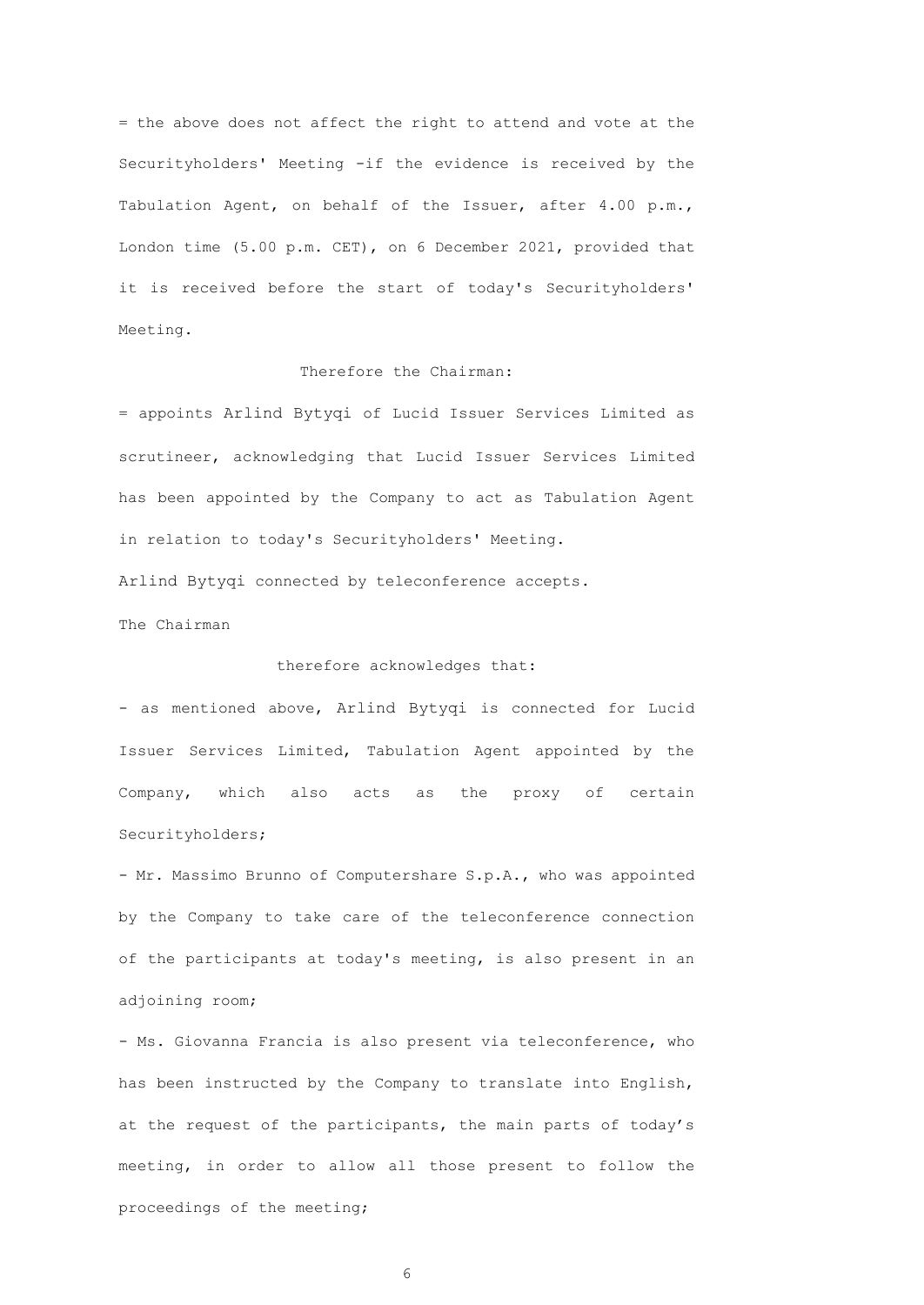- managers, employees and consultants of the Company whose participation in the Securityholders' Meeting is useful in relation to the matters to be dealt with, present in an adjoining room or via teleconference;

## and recalls that:

- the *quorum* for today's Meeting to be validly constituted is satisfied, in a single call, with the participation of a number of Securityholders (either in person or by proxy, including the holders of certificates of vote) who together represent at least one fifth of the nominal value of the Securities issued and not paid-up at the time of the Meeting;

- as at today's date, the total nominal amount of the Securities issued and outstanding, relevant for the calculation of the required quorum, is equal to EUR 900,001,00.00 (nine hundred one million /00);

- for the purposes of verifying the regular constitution of the meeting, at the request of the Chairman, Arlind Bytyqi, in the name and on behalf of the Tabulation Agent, provides information on the number of Securityholders participating at this meeting and the total value of the Securities held by such Securityholders, both in absolute numbers and as a percentage of the total value of the Securities issued.

The Chairman, on the basis of what has been communicated by Lucid, then declares that:

- at the time of the verification of the valid constitution of today's Meeting are attending no. 346 Securityholders, holders of Securities for a total nominal amount of Euro 748,901,000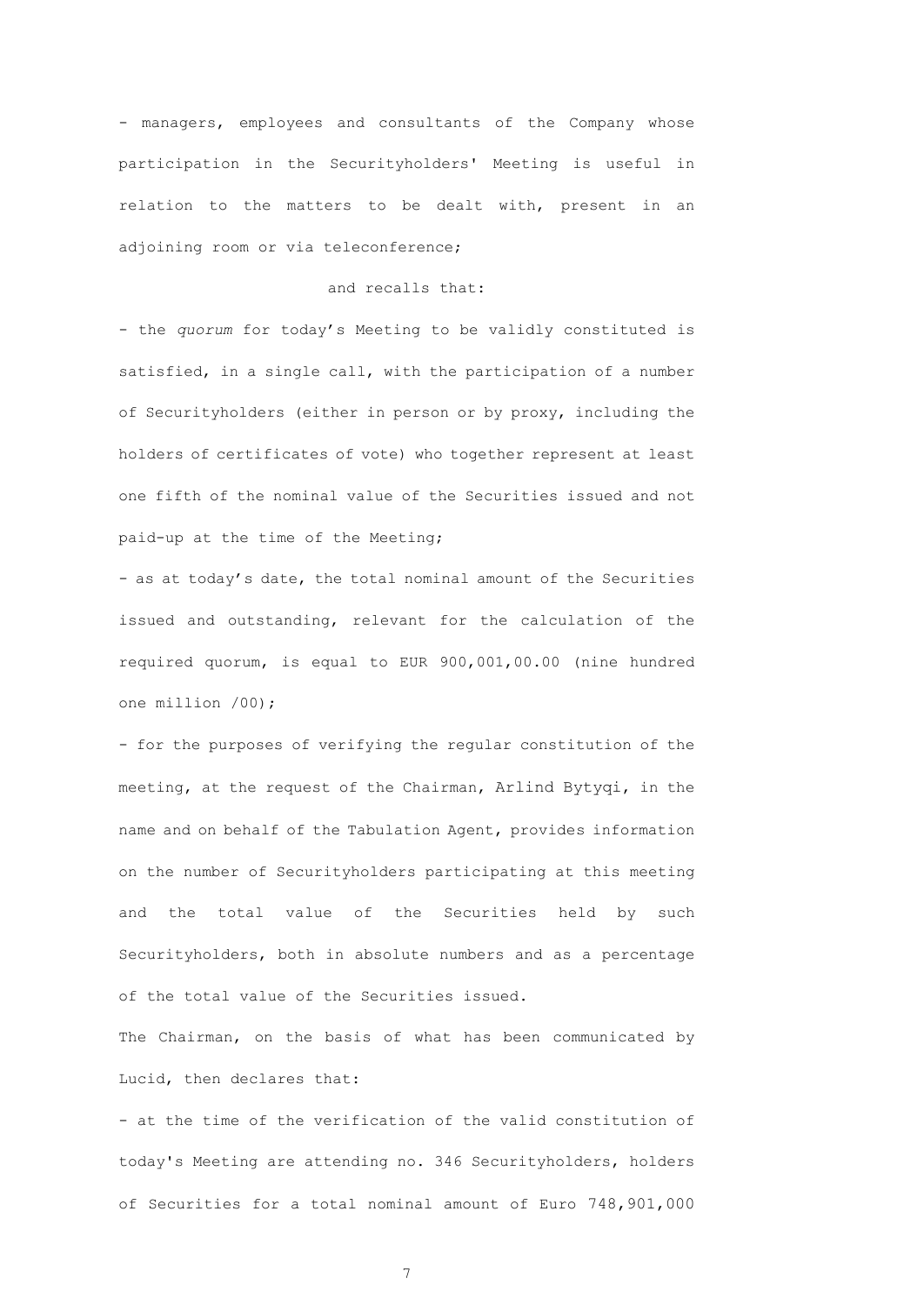corresponding to approximately 83,21% of the total nominal amount of the Securities issued and outstanding, all represented by Arlind Bytyqi as shown **in the document that the Chairman is giving to me and that I attach to these minutes under letter B);**

- the communications from the Clearing Systems for the purpose of attending the present Meeting of eligible parties have been received by the Company, through the Tabulation Agent Lucid Issuer Services Limited, in compliance with the applicable provisions of law;

- the entitlement of the Securityholders to attend the Securityholders' Meeting was ascertained through the Tabulation Agent Lucid Issuer Services Limited on the basis of the evidence provided by Euroclear Bank and Clearstream, Luxembourg and the proxies conferred by the Securityholders themselves were verified

- among others, the following documents have been made available to Securityholders at the registered office of the Company, as well as on Enel's website [\(w](http://www.enel.com/)ww.enel.com), in the 'Investors' section, and delivered to those who have requested them to Lucid Issuer Services Limited at the e-mail address enel@lucidis.com: (i) the explanatory report on the only item on the agenda; (ii) the so-called consent solicitation memorandum; (iii) the draft of the so-called supplemental trust deed, containing the amendments to the Trust Deed and the Securities terms and conditions and (vi) the draft of the so-called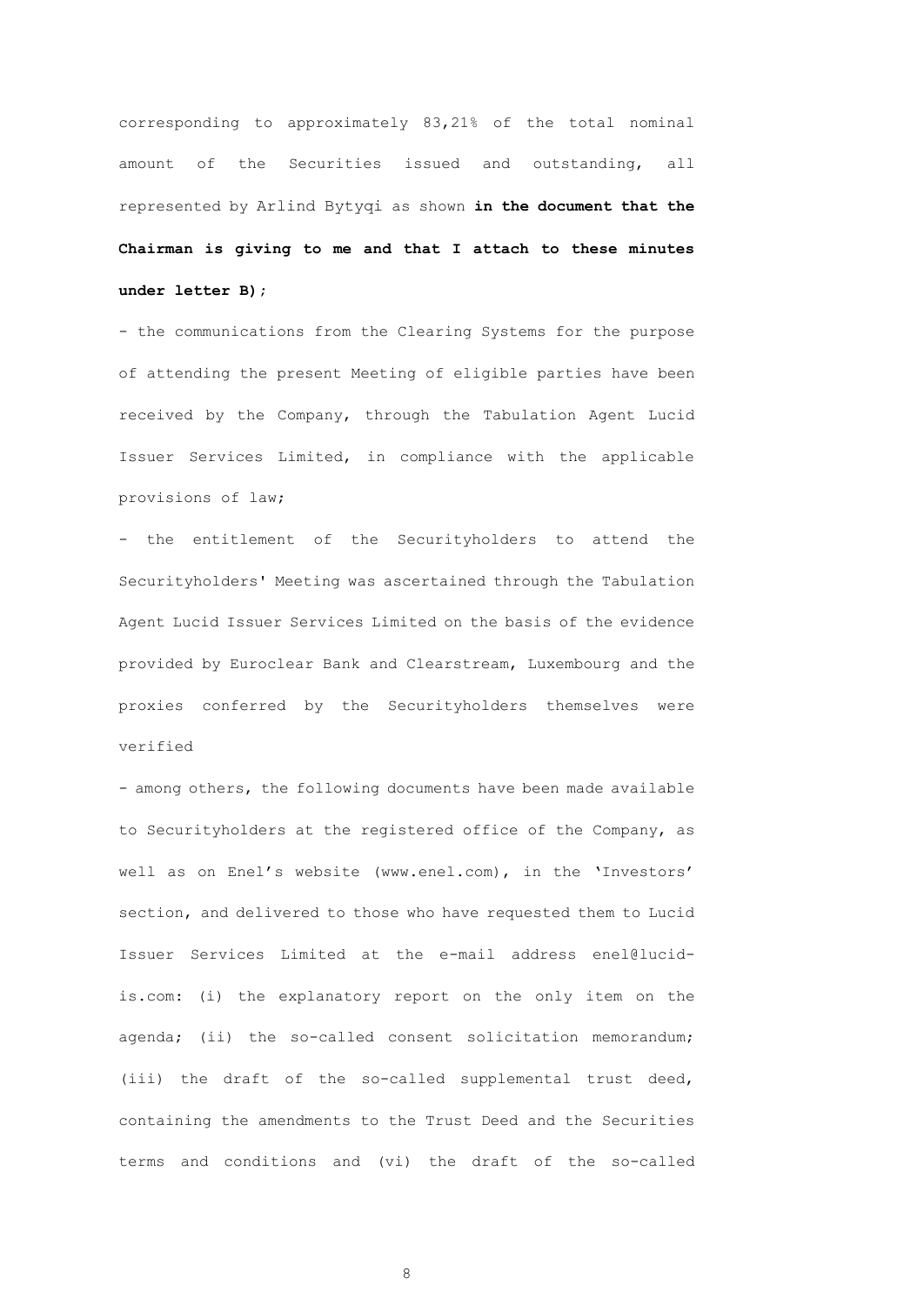supplemental agency agreement, containing the amendments to the Agency Agreement;

- in the days prior to the Meeting, the Company did not receive any questions pursuant to Article 127-ter of the Italian Consolidated Financial Act, in accordance with the procedures set out in the notice of call and in compliance with the deadline for their submission.

- Pursuant to Schedule 3 of the Trust Deed and article 2415, paragraph 3, of the Italian Civil Code, today's resolution must be adopted with the favourable vote of a number of Securityholders (in person or by proxy, including holders of certificates of vote) representing the greater of: (i) half of the nominal value of the Securities issued and outstanding at the time of the Meeting; and (ii) two thirds of the nominal value of the Securities represented at the Meeting.

In light of the above, the Chairman declares this Meeting to be duly constituted and able to pass resolutions on the proposals on the agenda.

Before moving on to the discussion of the only item on the agenda, the Chairman explains the operating procedures for the conduct of today's Meeting.

In particular, the Chairman informs that:

- In order to ensure the orderly conduct of Meeting's proceedings and not to excessively lengthen their duration, the Chairman intends to predetermine a limit of 5 minutes as the maximum duration of interventions and a limit of 2 minutes as the maximum duration of replies;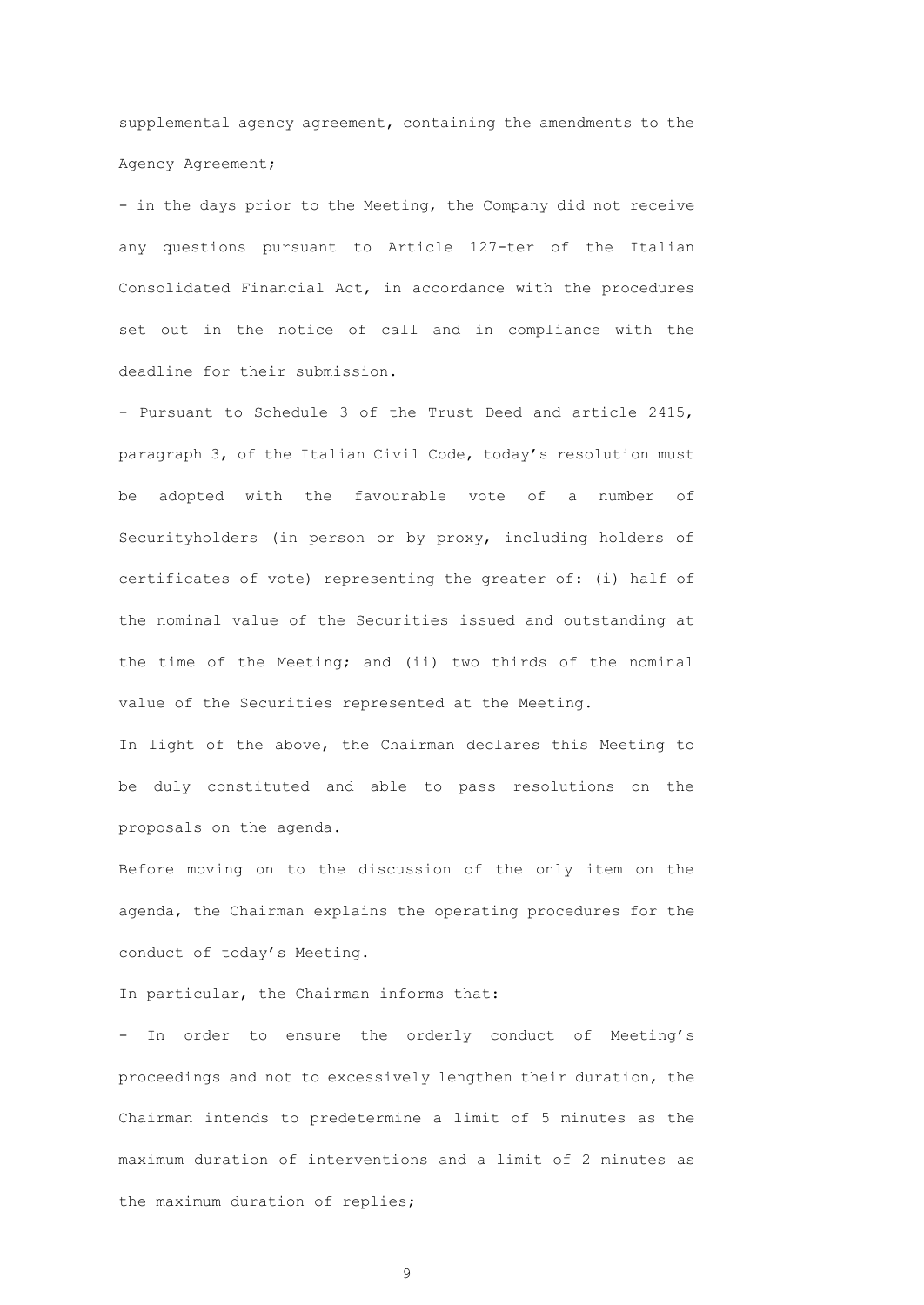- the interventions will take place according to the order in which the requests are submitted by the parties entitled to do so;

- at the end of the interventions, answers to the Securityholders' requests will be provided, subject to any suspension of the meeting for a limited period of time;

- in order to facilitate the taking of minutes, an audio recording of the meeting will be made by Computer S.p.A. on a portable medium which will be destroyed after the minutes have been taken;

- the personal data of the participants in the Meeting are collected and processed by the Company exclusively for the purposes of carrying out the obligatory Meeting and corporate requirements, in accordance with the privacy policy made available on Enel's website [\(w](http://www.enel.com/)ww.enel.com), in the "Investors" section.

The Chairman then begins to address the only item on the agenda of today's Meeting and proposes to omit reading the text of the entire notice of call, which illustrates the proposed amendments submitted to today's Meeting, which has already been published in accordance with the law, limiting himself to a reading of the resolution proposal in view of the fact that all of the information documents have already been made available to Securityholders within the terms set out in the Securities documentation.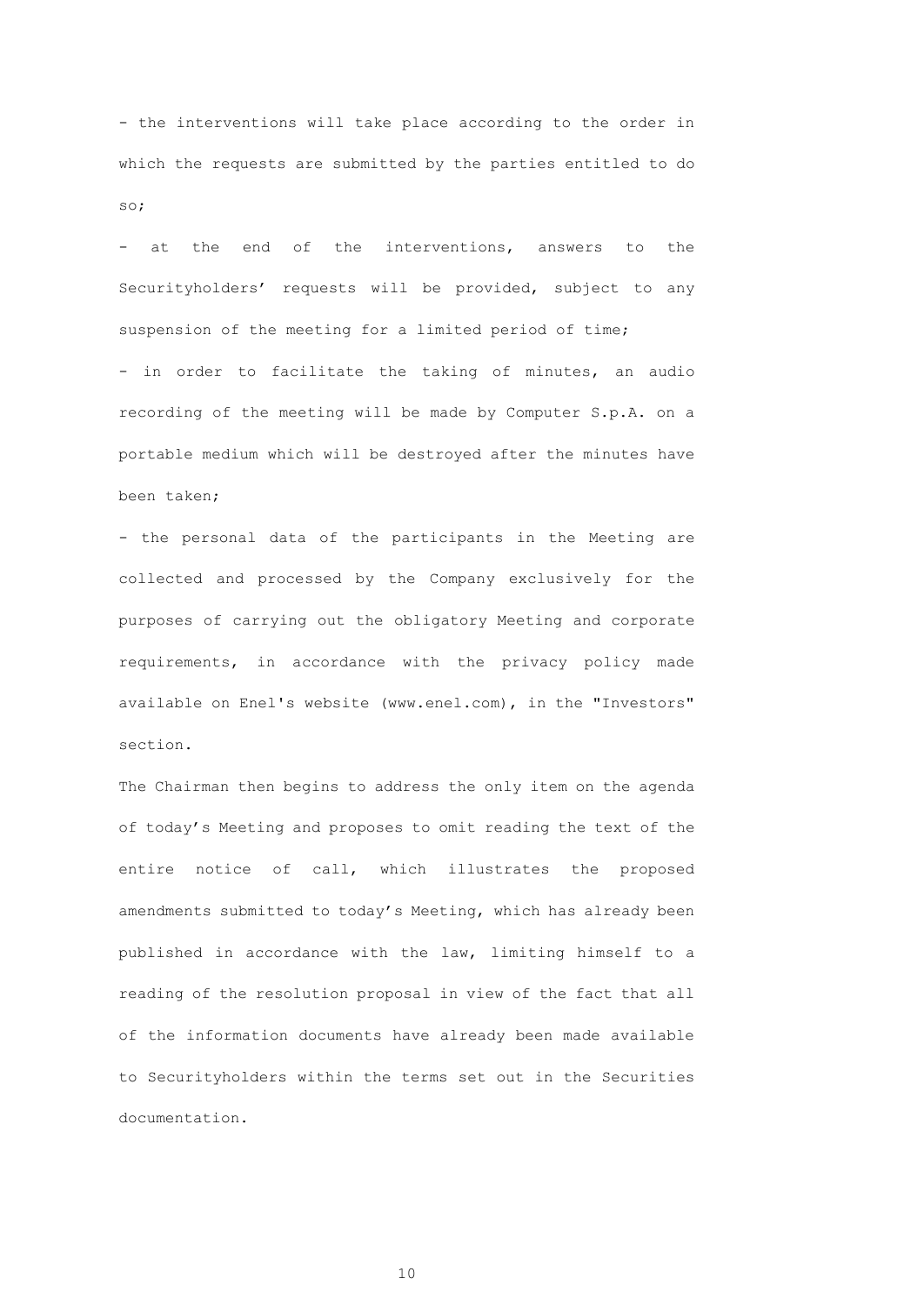As there are no objections, the Chairman submits the following resolution proposal to the Securityholders' Meeting for approval:

*<<<<<<< "The Meeting (the "Meeting") of the securityholders (the "Securityholders") of the "EUR 900,001,000* 6 *Year Non-Call Capital Securities due 2080" (ISIN: XS2000719992) (the "Securities"), issued by ENEL S.p.A. ("ENEL" or the "Issuer") based on a resolution of the Board of Directors of the Issuer dated 9 May 2018 and determination of the Issuer's Chief Executive Officer (*amministratore delegato*) adopted on 8 May 2019, on the basis of a trust deed dated 24 May 2019 (the "Trust Deed") entered into between the Issuer and BNY Mellon Corporate Trustee Services Limited as trustee (the "Trustee") for the Securityholders;*

#### *resolves*

*1. to consent to and approve, pursuant to Article 2415, paragraph 1, n. 2 of the Italian Civil Code, the amendments to the terms and conditions of the Securities, as analytically set out in the document attached as Annex A to the minutes of this Meeting, consisting of, among others, the amendment of the maturity of the Securities and the deletion of the events of default;*

*2. to consent and approve the amendment of the Trust Deed by way of a supplemental trust deed in the manner set out in the draft of the supplemental trust deed which, if this Extraordinary Resolution ("Extraordinary Resolution") is duly passed, will be entered into between the Issuer and the Trustee*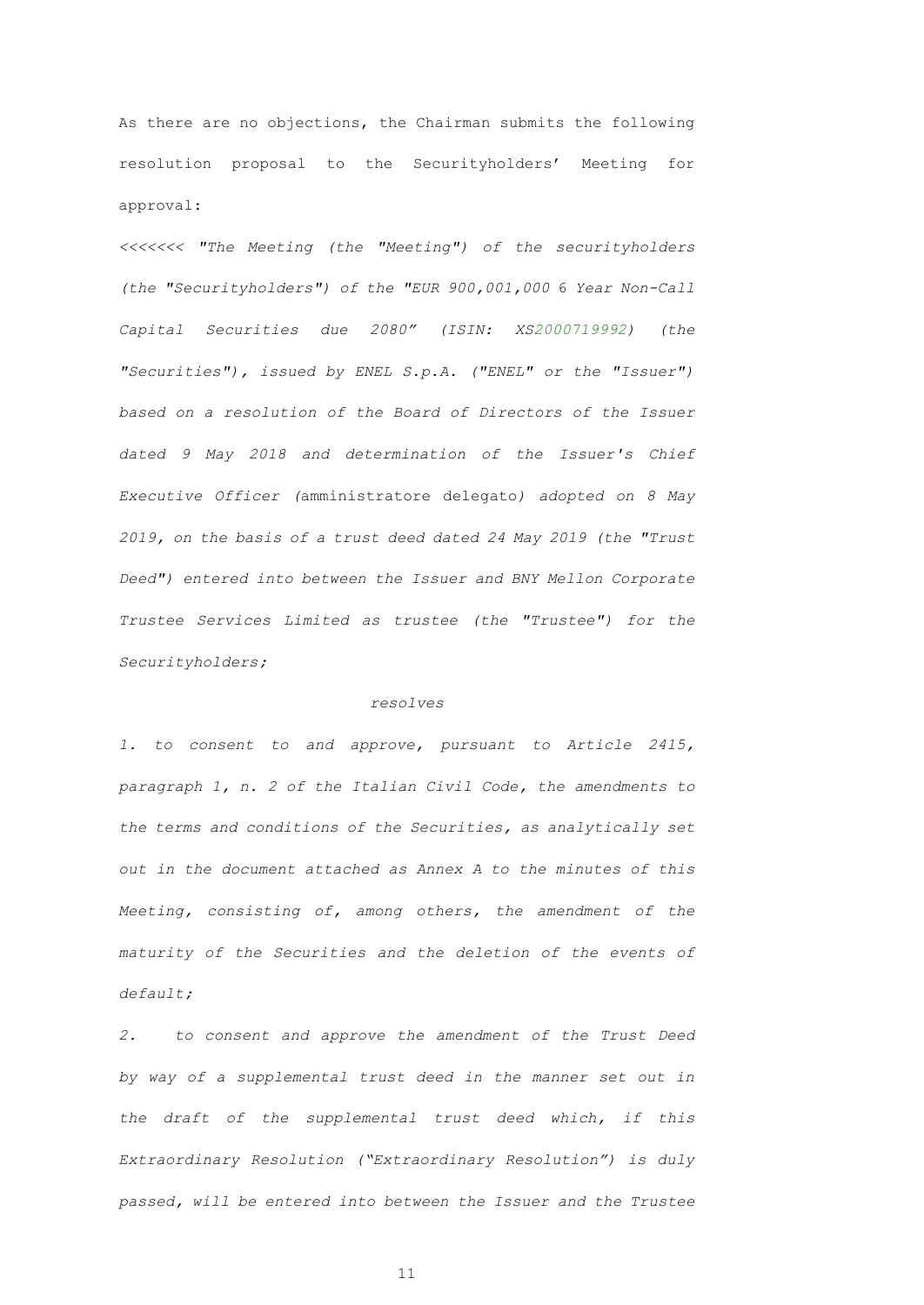*in order to amend the terms and conditions of the Securities attached thereto and effect certain further amendments to the Trust Deed in connection, among others, with the amendment of the terms and conditions of the Securities (the "Supplemental Trust Deed"), the draft of the Supplemental Trust Deed being substantially in the form submitted to the Meeting and made available on the Issuer's website www.enel.com, within the "Investors" section;*

*3. to consent to and approve the amendment of the agency agreement dated 24 May 2019 (the "Agency Agreement") entered into between the Issuer, the Trustee and The Bank of New York Mellon, London Branch, in its capacity as agent bank and principal paying agent (the "Principal Paying Agent"), by way of a supplemental agency agreement in the manner set out in the draft of the supplemental agency agreement which, if this Extraordinary Resolution is duly passed, will be entered into between, among others, the Issuer, the Trustee and the Principal Paying Agent to amend the terms and conditions of the Agency Agreement in connection, among others, with the amendment of the terms and conditions of the Securities (the "Supplemental Agency Agreement"), the draft of the Supplemental Agency Agreement being substantially in the form submitted to the Meeting and made available on the Issuer's website www.enel.com, within the "Investors" section;*

*4. to authorise, sanction, direct, request, instruct and empower the Trustee to concur with the amendments referred to in paragraphs 1 to 3 of this Extraordinary Resolution and, in*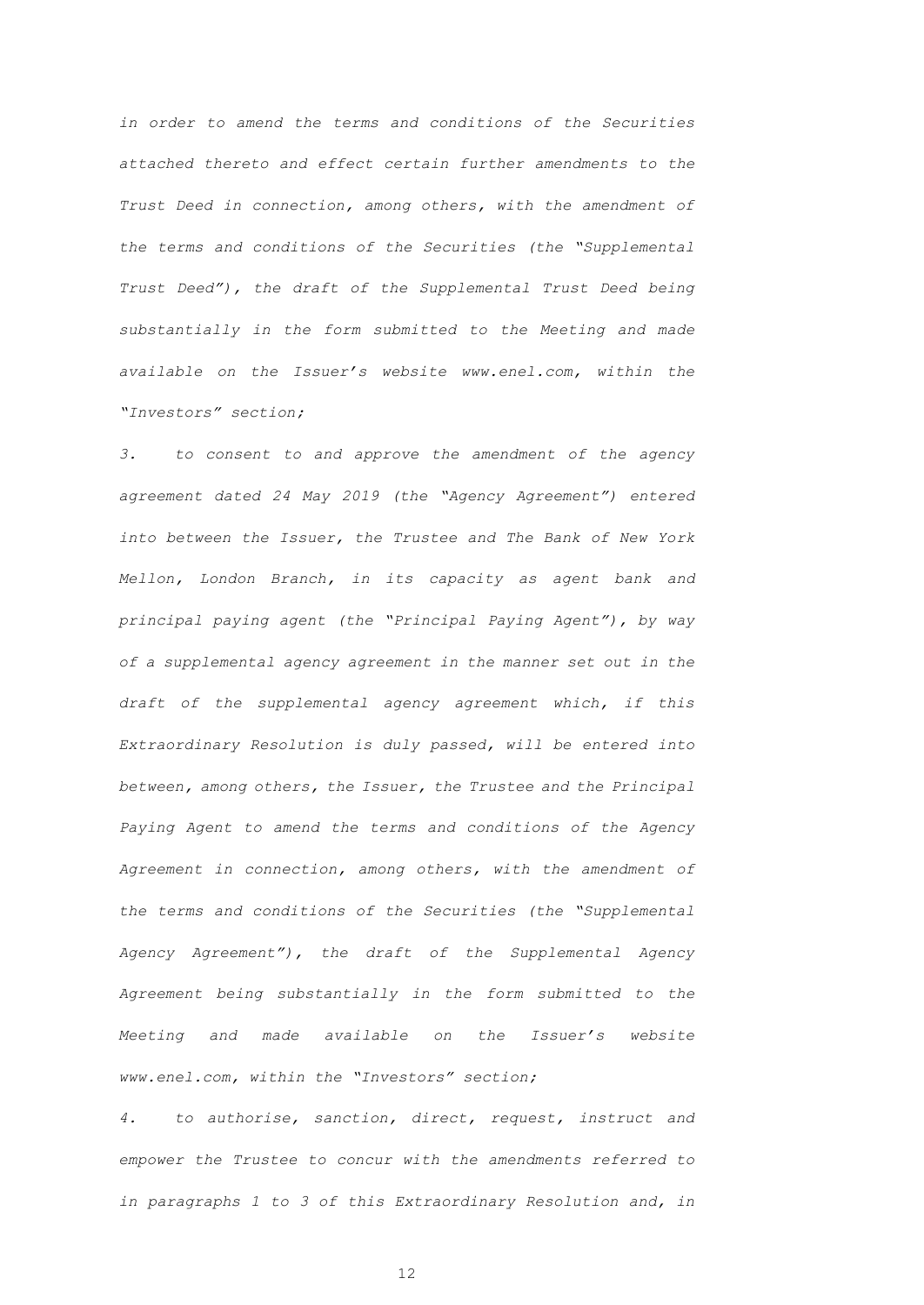*order to give effect to and to implement such modifications, on or shortly after the passing of this Extraordinary Resolution, to execute the Supplemental Trust Deed and the Supplemental Agency Agreement in the form of drafts submitted to this Meeting and made available on the Issuer's website www.enel.com, within the "Investors" section, with such amendments (if any) thereto as the Trustee may deem appropriate in its absolute discretion;*

*5. to authorise, sanction, direct, request, instruct and empower the Issuer to authorise, sanction, direct, request, instruct and empower the Principal Paying Agent to execute the Supplemental Agency Agreement in the form of draft submitted to this Meeting and made available on the Issuer's website www.enel.com, within the "Investors" section, with such amendments (if any) thereto as the Issuer may deem appropriate in its absolute discretion and to do all such other deeds, instruments, acts and things as may be necessary, desirable or expedient to carry out and to give effect to this Extraordinary Resolution and the implementation of the amendments referred to in paragraphs 1 to 3 of this Extraordinary Resolution;*

*6. to approve the preparation of, and entry into of, any documentation in relation thereto which the competent authorities may require to be prepared in connection with the amendment to the Securities and related amendments described in paragraphs 1 to 3 of this Extraordinary Resolution;*

*7. to authorise, sanction, direct, request, instruct and empower the Trustee in its absolute discretion to concur with,*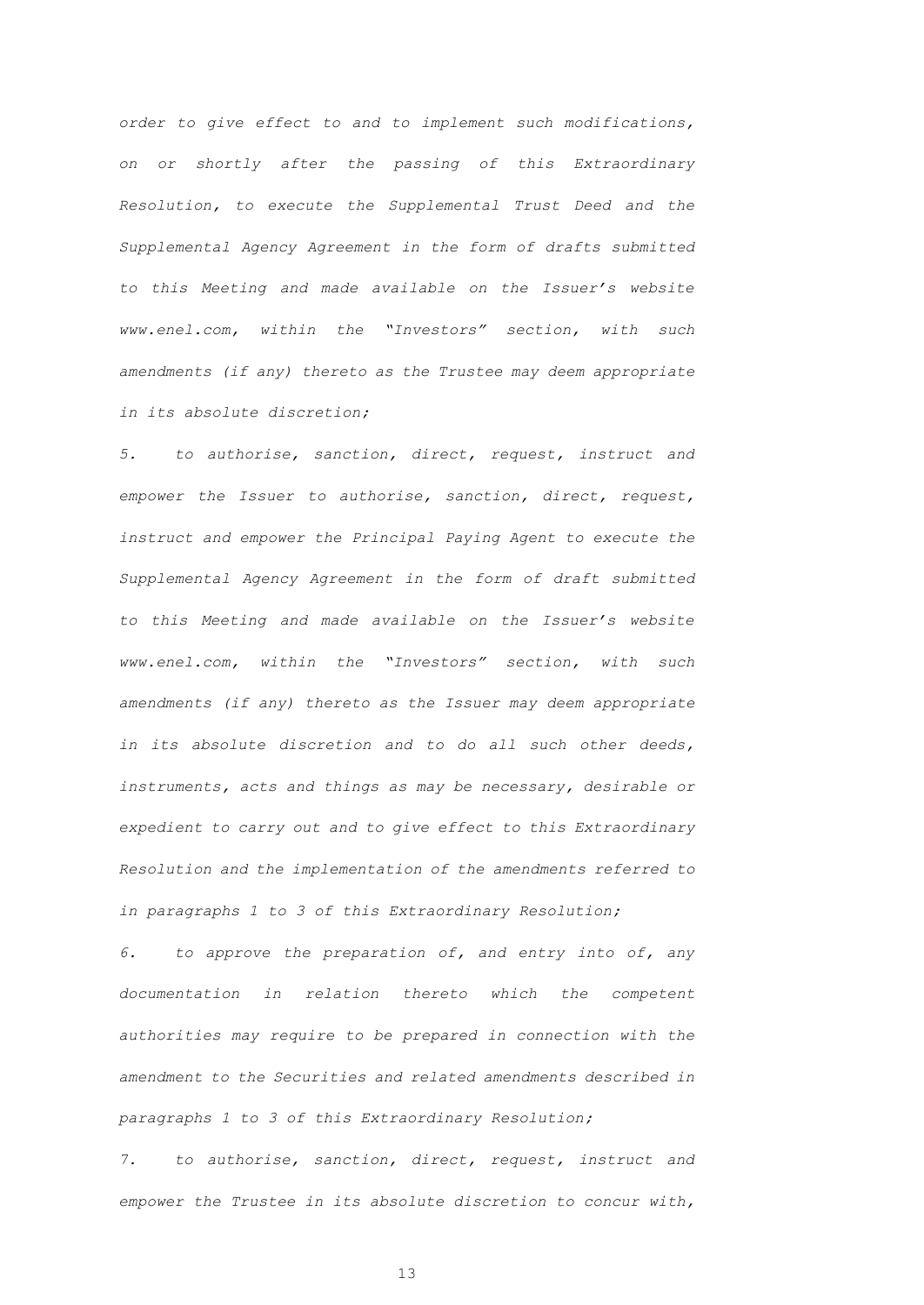*and to execute and do, all such deeds, instruments, acts and things as may be necessary or desirable to carry out and give effect to this Extraordinary Resolution;*

*8. to waive any claim that the Securityholders may have against the Trustee arising as a result of any loss or damage (including legal fees and taxes) which the Securityholders may suffer or incur as a result of the Trustee taking any action in accordance with this Extraordinary Resolution and the Securityholders further confirm that they will not seek to hold the Trustee liable for any such loss or damage (including legal fees and taxes), whether or not such losses were foreseeable to the Trustee;* 

*9. to discharge, indemnify and exonerate the Trustee from all liabilities (including legal fees and taxes) for which it may have become or may become responsible under the Trust Deed or the Securities in respect of any act or omission in connection with this Extraordinary Resolution or its implementation, the amendments and modifications referred to in paragraphs 1 to 3 of this Extraordinary Resolution and the implementation of those amendments and discharge;*

*10. resolve that the Trustee shall not be responsible for acting upon this Extraordinary Resolution even though it may be subsequently found that there is a defect in the passing of this Extraordinary Resolution or that for any reason this Extraordinary Resolution is not valid or binding;*

*11. to acknowledge that the matters – and more generally – the resolutions on the agenda do not extinguish or replace the*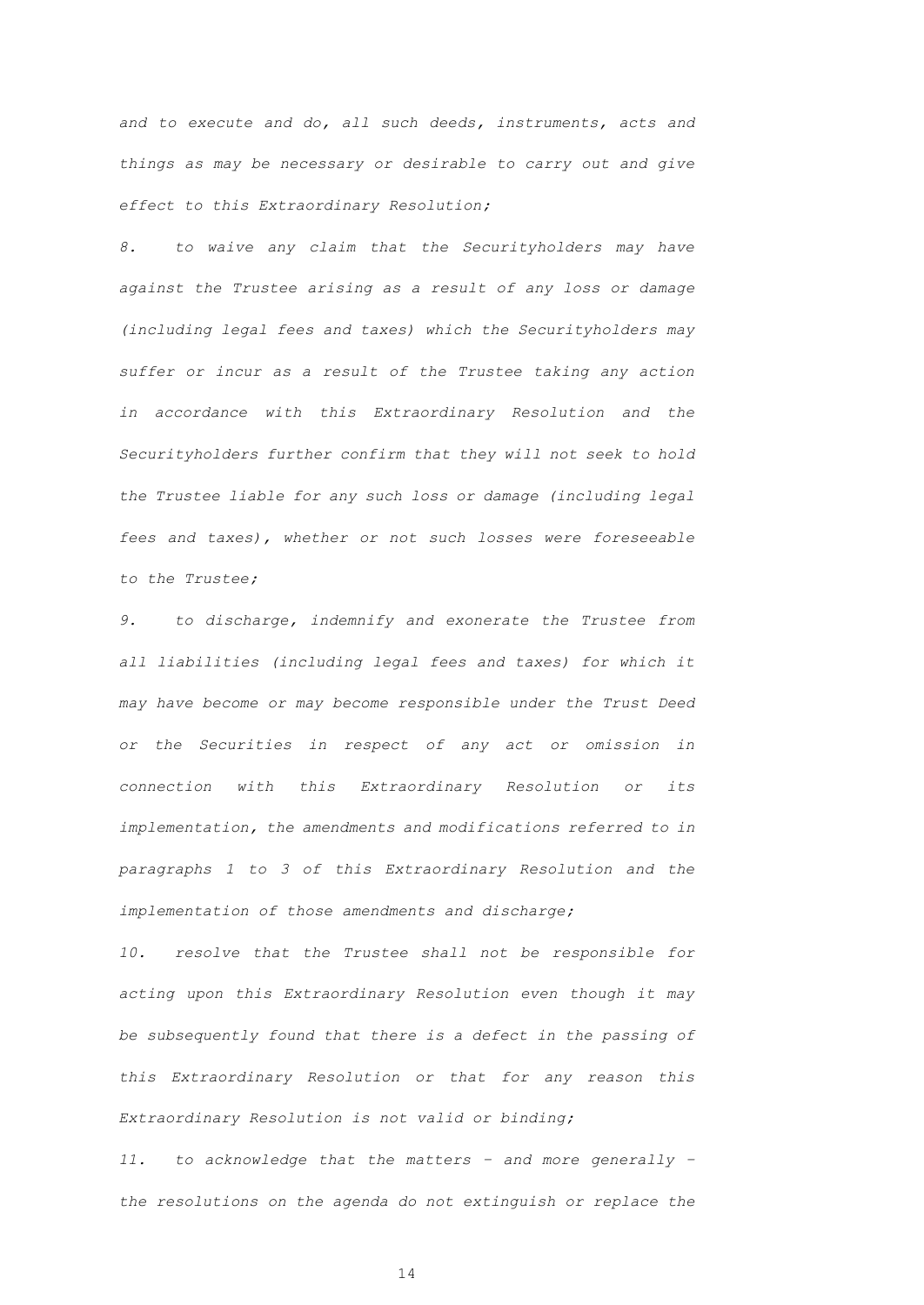*obligations deriving from the Securities or otherwise arising out therefrom;*

*12. to acknowledge that capitalised terms used in this Extraordinary Resolution and not otherwise defined have the same meanings as given to them in the Trust Deed;*

*13. to approve, sanction and assent to every abrogation, amendment and modification, compromise or arrangement in respect of the rights of the Securityholders against the Issuer whether such rights shall arise under the Trust Deed, or otherwise involved in or resulting from this Extraordinary Resolution, the amendments referred to in paragraphs 1 to 3 (including but not limited to the change of the maturity of the Securities, the deletion of the events of default), or their implementation and/or the amendments and modifications to the Trust Deed, the Agency Agreement or their implementation (in the manner set out in the draft Supplemental Trust Deed and the Supplemental Agency Agreement); and*

*14. vest the Board of Directors – and, on its behalf, the Chairman and the Chief Executive Officer, severally and with power to sub-delegate – with any powers necessary to implement the resolutions set out in the paragraphs above and carry out anything required, appropriate, instrumental and/or connected for the successful implementation of these resolutions.* After reading the proposed resolution, the Chairman reiterates for the benefit of those present that, if passed, the resolution will be binding on all Securityholders, regardless of how they voted.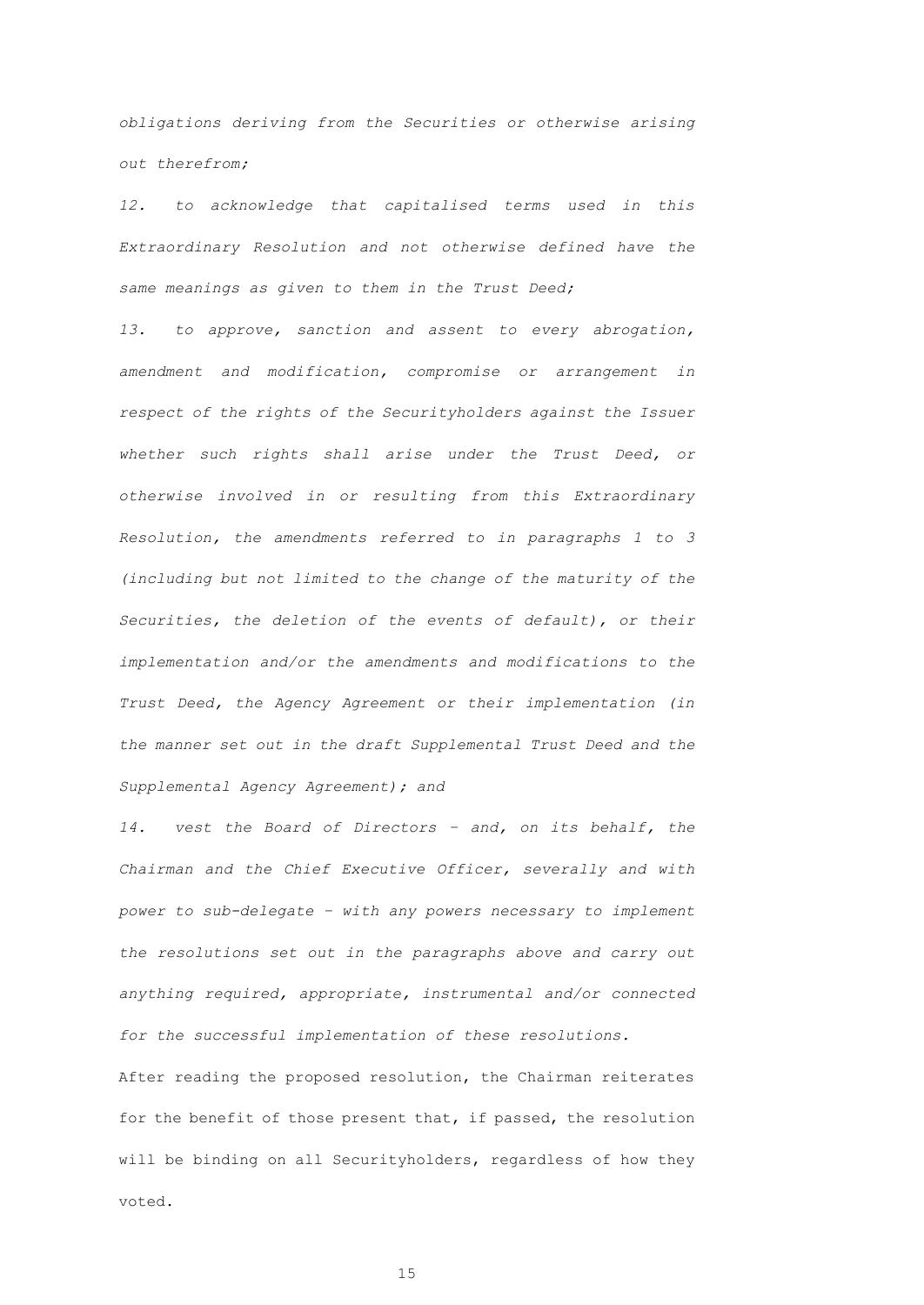The Chairman declares the discussion on the proposed resolution open.

The Chairman asks if there are any requests to speak. As no one asked to speak, the Chairman then proceeds to hold the vote on the only item on the agenda.

The vote procedure follows.

At the end of the vote, the counting of the votes is completed by the representative of Lucid and the Chairman then acknowledges the following result:

in favour: Securities with a total nominal value of EUR 522,996,000, equal to approximately 58,11% of outstanding Securities (equal to EUR 900,001,000.00) and approximately 69,84% of voting Securities;

- **opposed:** Securities with a total nominal value of EUR 225,905,000, equal to approximately 25,10% of outstanding Securities (equal to EUR 900,001,000.00 and approximately 30,16% of voting Securities;

## **- abstained**: none.

The Chairman then shows me the document containing the results of the vote, **which I attach to these minutes under letter C)**  and declares that the proposed resolution that has been read is approved by a majority.

The results of the vote having been proclaimed, the Chairman: = declares the Shareholders' Meeting to be closed at 3.30 p.m.

= excuses me from reading aloud what is attached hereto;